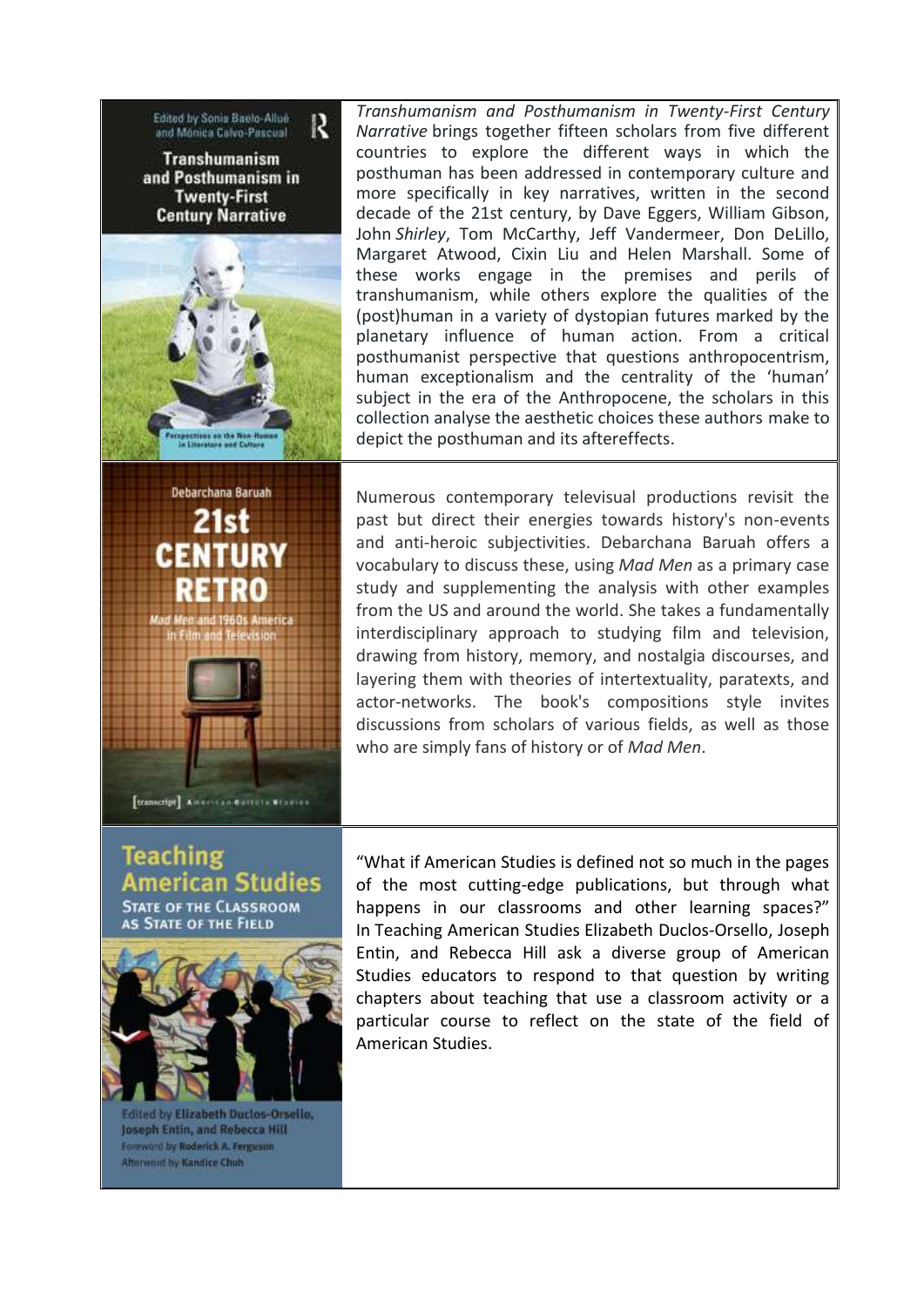

**ALZHEIMER'S DISEASE IN** CONTEMPORARY **US FICTION** MEMORY LOST

Cristing Garrigon

R

This volume seeks to bring readers to a deeper understanding of contemporary cultural and social configurations of Alzheimer's disease by analyzing 21<sup>st</sup>-century U.S. novels in which the disease plays a key narrative role.

Via analysis of selected works, Garrigós considers how the erasure of memory in a person with Alzheimer's affects our idea of the identity of that person and their sense of belonging to a group. Starting out from three different types of memory (individual, social and cultural), the study focuses on the narrative strategies that authors use to configure how the disease is perceived and represented.



MEXICAN HISTORY OF CLEAR WEAPONS INDUSTRY

REBECA GUALBERTO VALVERDE

Lucie Genav



In this thoughtful social history of New Mexico's nuclear industry, Lucie Genay traces the scientific colonization of the state in the twentieth century from the points of view of the local people. Genay focuses on personal experiences in order to give a sense of the upheaval that accompanied the rise of the nuclear era. She gives voice to the Hispanics and Native Americans of the Jémez Plateau, the blue-collar workers of Los Alamos, the miners and residents of the Grants Uranium Belt, and the ranchers and farmers who were affected by the federal appropriation of land in White Sands Missile Range and whose lives were upended by the Trinity test and the US government's reluctance to address the "collateral damage" of the work at the range. Genay reveals the far-reaching implications for the residents as New Mexico acquired a new identity from its embrace of nuclear science.

This book proposes a renewed myth-critical approach to the so-called 'wasteland modernism' of the 1920s to reassess certain key texts of the American modernist canon from a critical prism that offers new perspectives of analysis and interpretation. Myth-criticism and, more specifically, the critical survey of myth as an aesthetic and ideological strategy fundamental for the comprehension of modernist literature, leads to an engaging discussion about the disenchantment of myth in modernist literary texts. This process of mythical disenchantment, inextricable from the cultural and historical circumstances that define the modernist zeitgeist, offers a possibility for revising from a contemporary standpoint a set of classic texts that are crucial to our understanding of the modern literary tradition in the United States.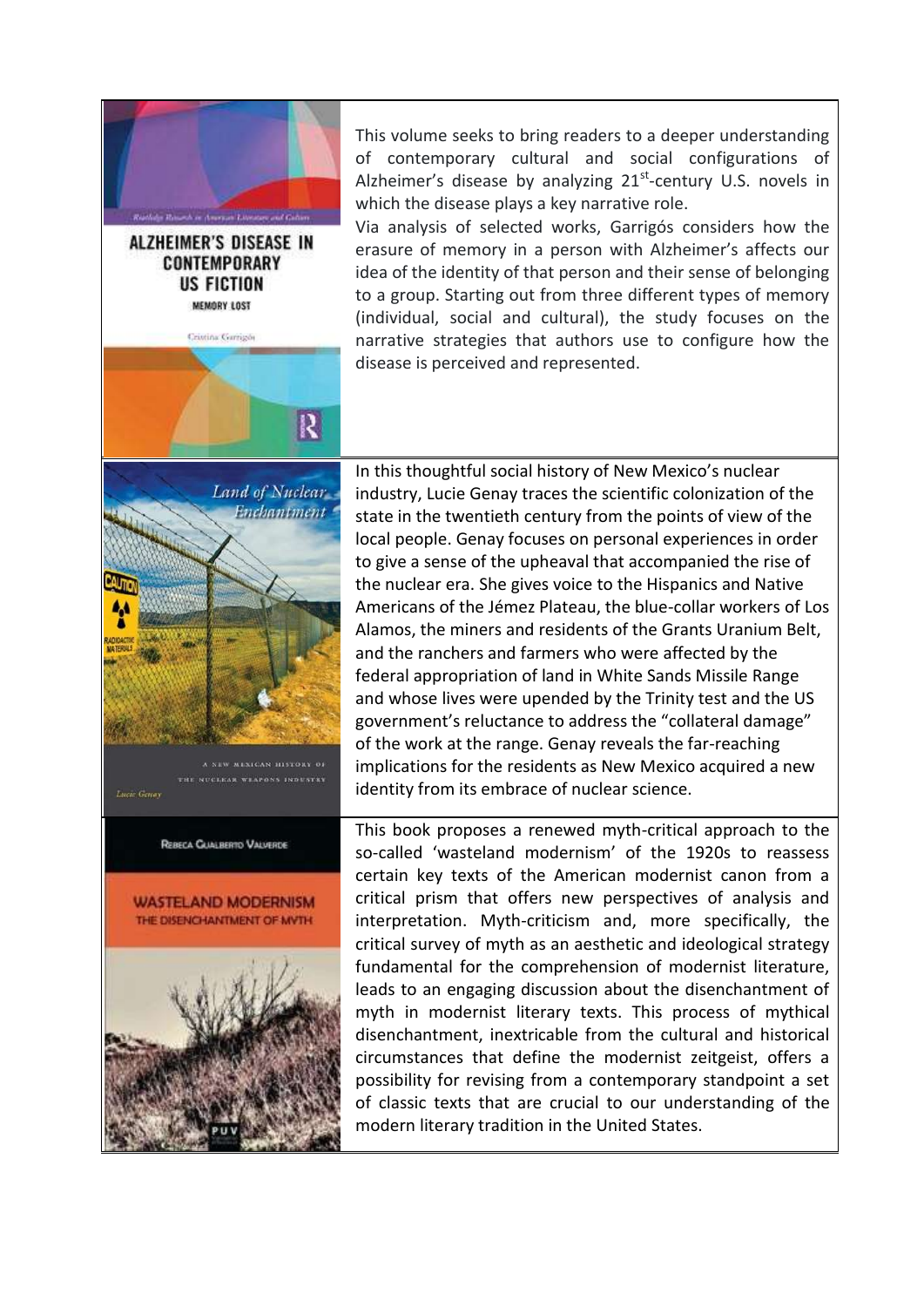## **MARTIN HALLIWELL**



A history of U.S. public health emergencies and how we can turn the tide. Despite enormous advances in medical science and public health education over the last century, access to health care remains a dominant issue in American life. U.S. health care is often hailed as the best in the world, yet the public health emergencies of today often echo the public health emergencies of yesterday: consider the Great Influenza Pandemic of 1918–19 and COVID-19, the displacement of the Dust Bowl and the havoc of Hurricane Maria, the Reagan administration's antipathy toward the AIDS epidemic and the lack of accountability during the water crisis in Flint, Michigan.

100 YEARS OF PANIC, PLANNING, AND POLITICS



The original edition of *Beyond and Before* extends an understanding of "progressive rock" by providing a fuller definition of what progressive rock is, was and can be. Called by *Record Collector* "the most accomplished critical overview yet" of progressive rock and one of their 2011 books of the year, *Beyond and Before* moves away from the limited consensus that prog rock is exclusively English in origin and that it was destroyed by the advent of punk in 1976. Instead, by tracing its multiple origins and complex transitions, it argues for the integration of jazz and folk into progressive rock and the extension of prog in Kate Bush, Radiohead, Porcupine Tree and many more.



This volume tackles the problem contingency has always posed to both ethical theory and dialectics: that of difference itself, in the difficult mediation between the particular and the universal, same and other, the contingent singularity of the event and the necessary generality of the norms and laws. From deconstruction to feminism to ecological thought, some of today's most influential thinkers reshape many of the most debated concepts in moral philosophy: difference, agency, community, and life itself.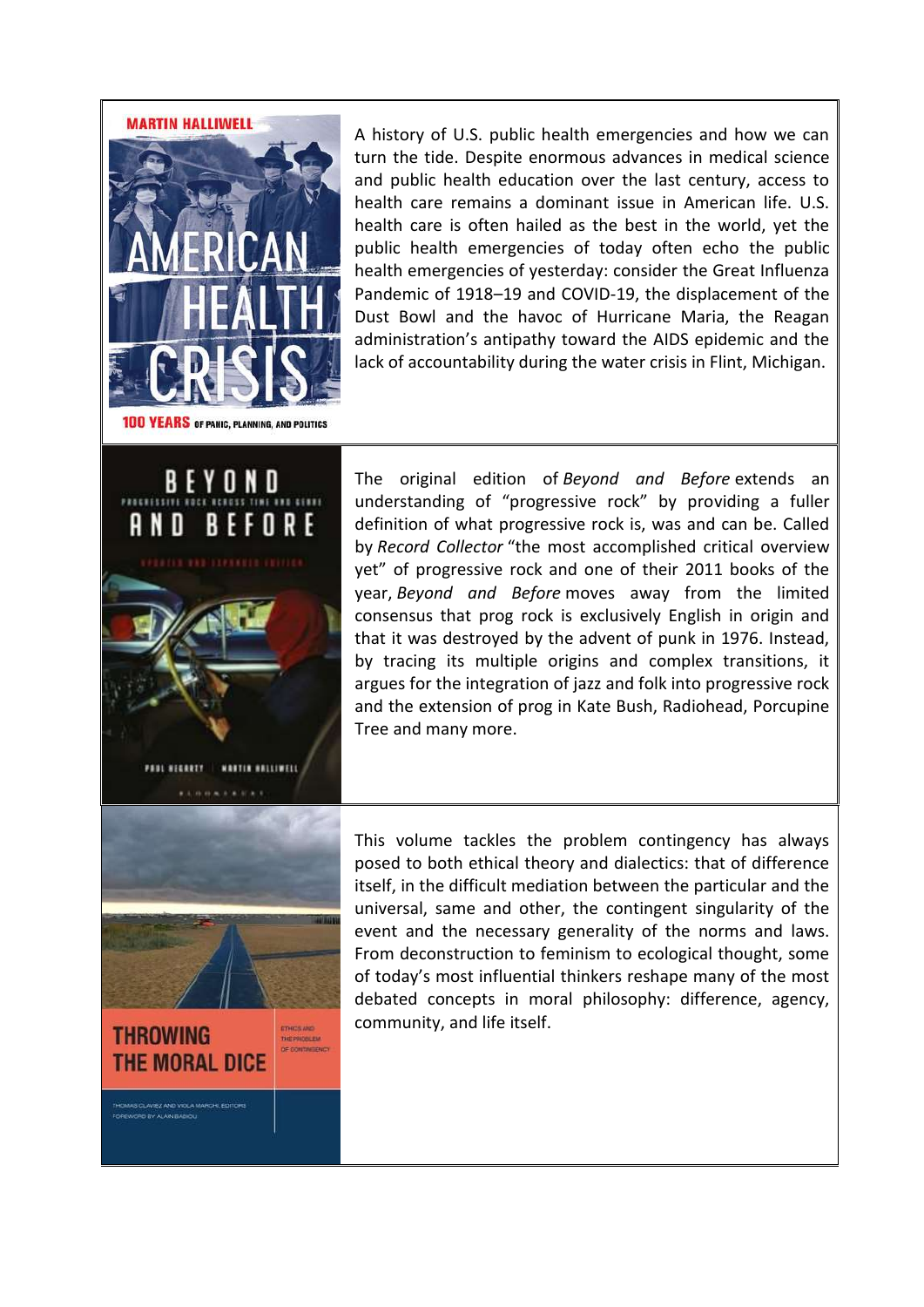



AMERICAN WOMEN'S LITERATURE BEYOND THE MEAN STREETS **Children** Salvak

In a first, this anthology presents essays by art historians and cultural scientists from both sides of the Atlantic to rediscover, analyze and contextualize the rich and largely unknown art of Winold Reiss, opening up a new, previously untapped archive of multicultural Modernism. The German-American artist, who was born in Karlsruhe in 1886 and arrived in New York in 1913, defies instant categorization. With his dual background in fine arts and applied arts he set out to bridge the gulf between "high" and "low" art introducing a bold use of color to the American art scene and to interior design. In his portraits Reiss captured the multi-ethnic diversity of the US. His specific blend of cultural otherness, primitivism, and depictions of ethnicity challenged the conventions of the time.

Examining the family saga as an instrument of literary analysis of writing by Italian American women, this book argues that the genre represents a key strategy for Italian American female writers as a form which distinctly allows them to establish cultural, gender and literary traditions.

Spaces are inherently marked by the ideology of the societies that create and practice them, and this volume engages with spaces of cultural and gendered identity, particularly those of the 'mean streets' in Italian American fiction, which provide a method of critically analyzing the configurations and representations of identity associated with the Italian American community. Key authors examined include Julia Savarese, Marion Benasutti, Tina De Rosa, Helen Barolini, Melania Mazzucco and Laurie Fabiano.



*Ecocriticism and Asian American Literature: Gold Mountains, Weedflowers and Murky Globes* offers an ecocritical reinterpretation of Asian American literature. The book considers more than a century of Asian American writing, from Eaton's Mrs. Spring Fragrance (1912) to Ozeki's A Tale for the Time Being (2013), through an ecocritical lens. The volume explores the most relevant landmarks in Asian American literature.

Begoña Simal-González's ecocritical readings of these texts provide crucial interdisciplinary insights, addressing and analyzing important narratives within Asian American culture and literature.